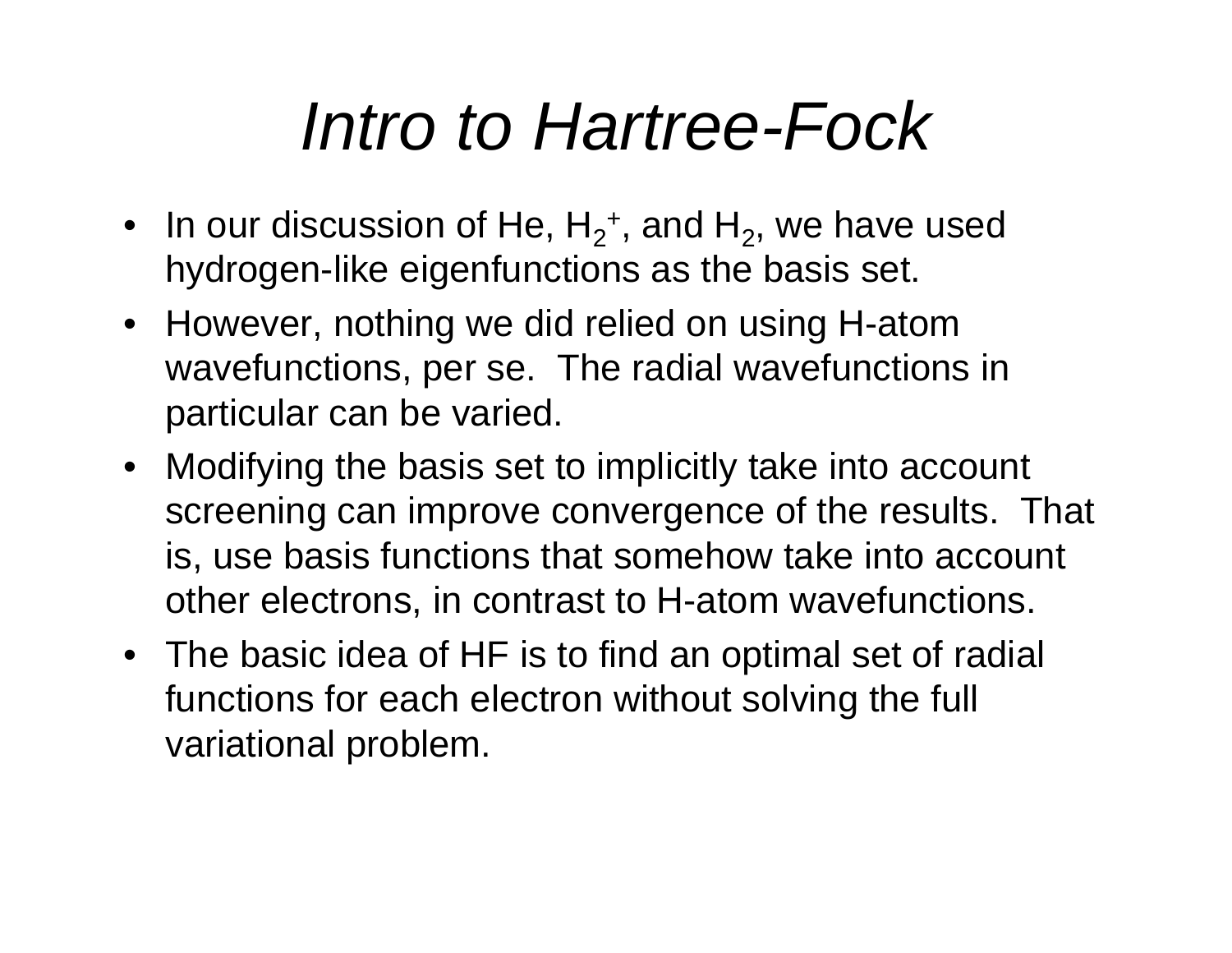#### *Hartree-Fock and Electron Correlation*

- One big challenge in electronic structure calculations is dealing with electron correlation: the repulsion between pairs of electrons. If the electrons did not interact with each other, it would be possible to solve the quantum eigenstates exactly.
- Hartree-Fock does NOT treat electron correlation exactly; it only treats it in an average way, iterated to self-consistency.
- Thus, HF does NOT provide exact solutions to the Schrodinger equation, no matter how large a basis set you use!
- Electron correlation can be "added back in" on top of a HF calculation by various methods (essentially by using the variational method, except with basis set defined by HF states). This is referred to as configuration interaction.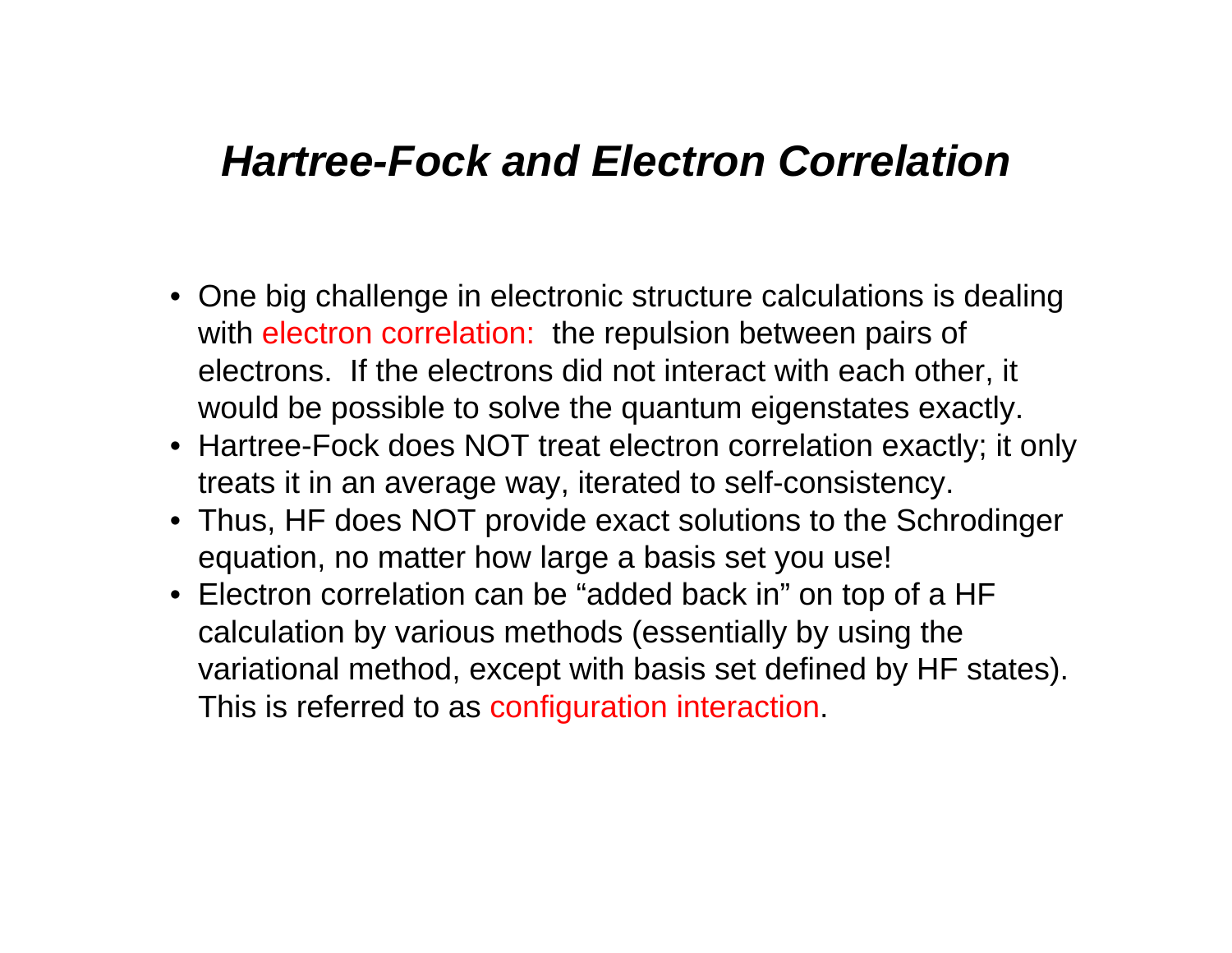## *Self-Consistent Field Method*

Basic plan: Pick an initial guess for the wavefunction for some electronic configuration (typically the ground state), which is a product of single-electron wavefunctions:

$$
\Psi = \psi_1 \psi_2 \psi_3 \dots \psi_N
$$

[In practice, the total wavefunction is a Slater determinant "spin-orbital", or a superposition of Slater determinants.]

Now, consider the effects of the other electrons on the wavefunction for, e.g., electron *i*. We consider each electron other than *i* to be "smeared out" and "static", i.e., we represent them as probability distributions that do not depend on the position of electron *i*:

$$
V_i^{eff} = \left(\frac{Z}{r_i} + \sum_{j \neq i} \int \frac{\left(\psi_j\right)^2}{r_{ij}} d\vec{r}_j
$$

**Charge density for electron**  *j***, directly proportional to its probability density.**

**Coulombic attraction to nucleus; for simplicity we consider an atom, but for a molecule it would just become a sum.**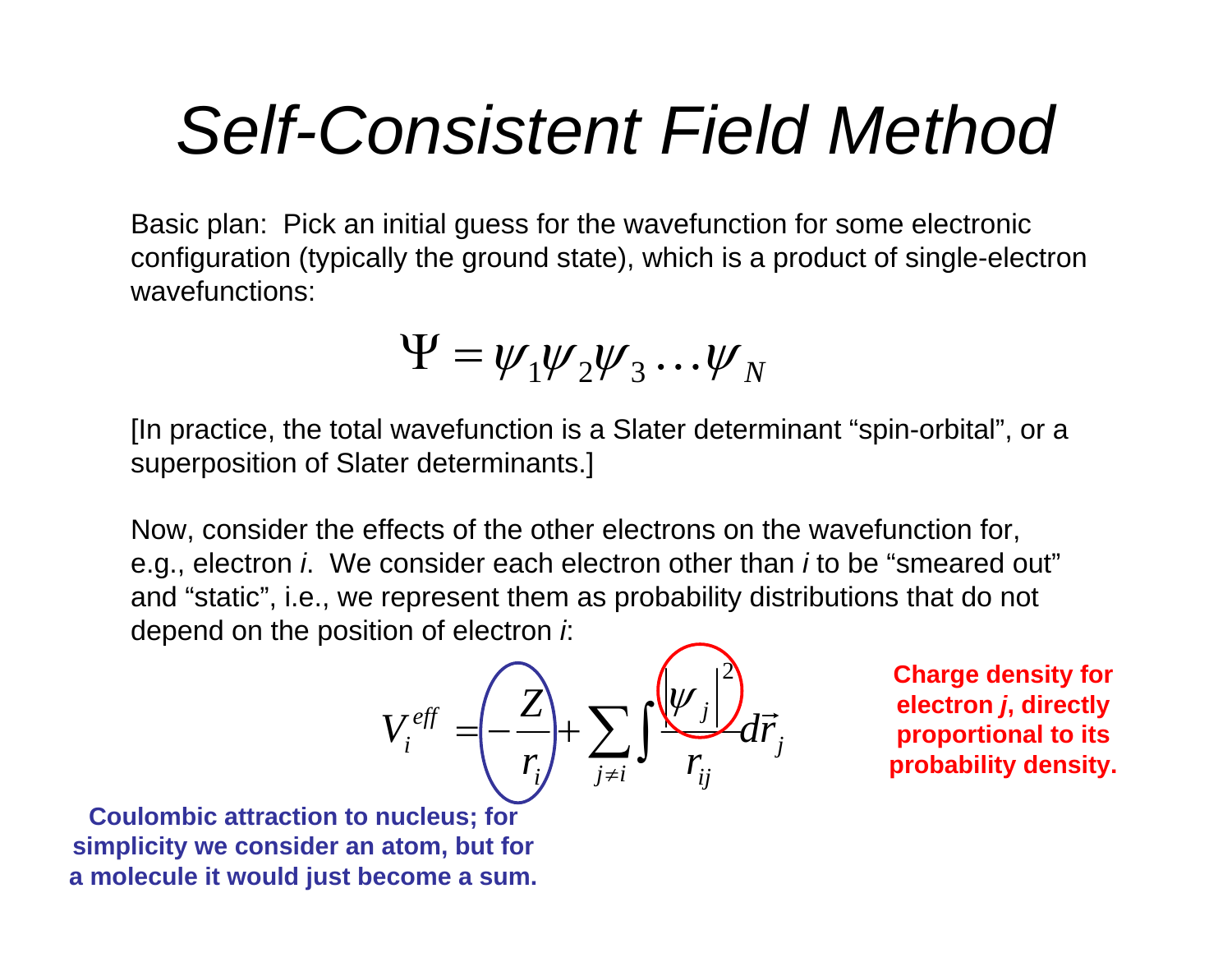# *HF-SCF (2)*

- Using this "effective potential", in the field of the other electrons, solve for a new one-electron wavefunction for atom i,  $\psi_i$ .
- Move on to the next electron, and do the same thing.
- After you've gone through all the electrons, go through them all again.
- Keep doing this until the one-electron wavefunctions stop changing very much (i.e., iterate until you reach "convergence").
- Each step of the SCF procedure is basically a 1D variational problem. So what basis set do we use, and what do we use for the initial guesses?
- We could use H-atom wavefunctions, but in practice, we use an expansion in terms of some basis set with convenient numerical properties (generally Gaussians) for calculating the many integrals, i.e.,

$$
\psi_i = \sum_k c_{ik} \phi_k
$$

• This is called the "Hartree-Fock-Roothan" method.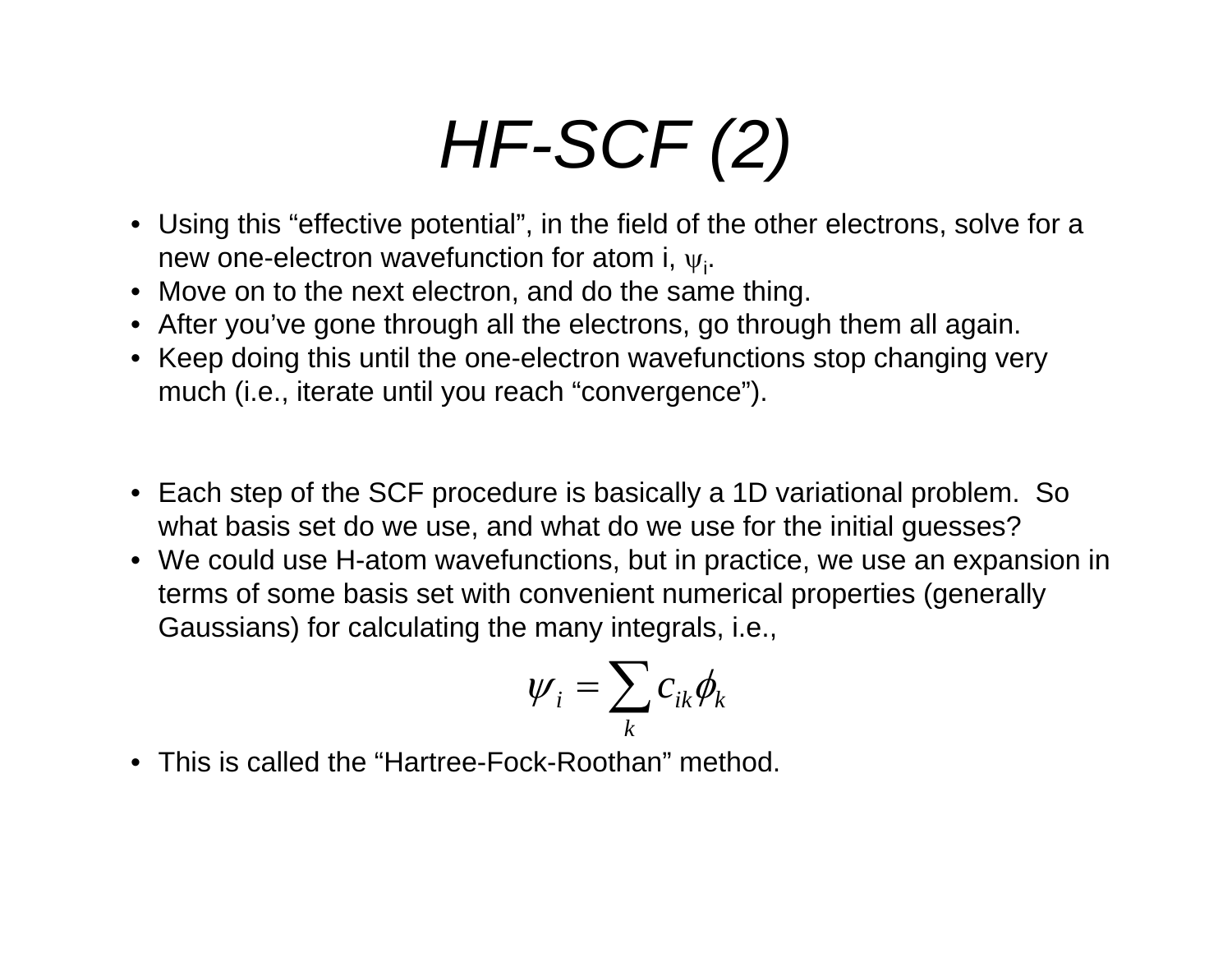### *Basis Sets 1: Slater-Type Orbitals (STOs)*

These are important primarily for historical reasons, but you still occasionally see them pop up, especially for atomic (i.e., single-atom) HF. But for arbitrary molecules, the integrals are tough to evaluate.

$$
\psi(r)=r^{n-1}e^{-kr}
$$

Radial form is similar to but simpler than the hydrogen-atom wavefunctions:

$$
R_{nl}(r) = -C_{nl}r^{l}e^{-r/na_{0}}L_{n+l}^{2l+1}\left(\frac{2r}{na_{0}}\right)
$$

k is the orbital exponent, which can be varied. One choice is

$$
k = \frac{Z - S}{n}
$$
 "screening parameter"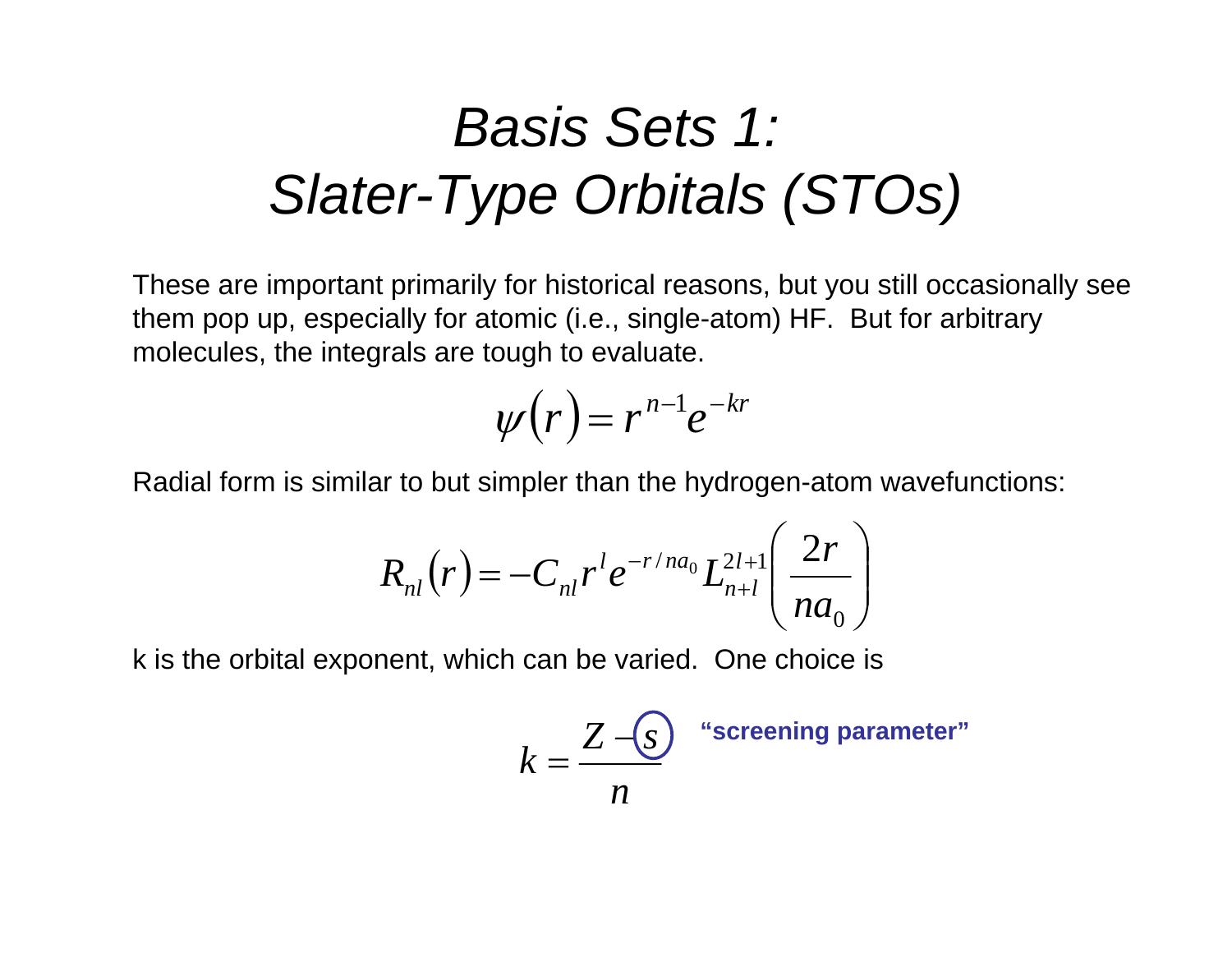### *Basis Sets 2: Gaussian-Type Orbitals*

- These completely dominate modern electronic structure calculations.
- They are actually LESS physically reasonable than the Slater-type orbitals (more later).
- However, they are very convenient for computations. Key property: product of 2 Gaussians centered at different points (nuclei) = 1 Gaussian centered at a third point.
- Basically the HF calculations reduce to calculating integrals that are the product of Gaussians, which can be solved very efficiently.

$$
g_{ijk}(x, y, z) = Nx^i y^j z^k e^{-\alpha r^2}
$$

These Gaussians are centered on a particular atom.

 $\alpha$  = orbital exponent

 $N =$  normalization constant

Note that the principal quantum number does not show up!

The same basic functions are used for 1s, 2s, 3s, etc., but with different values of  $\alpha$ .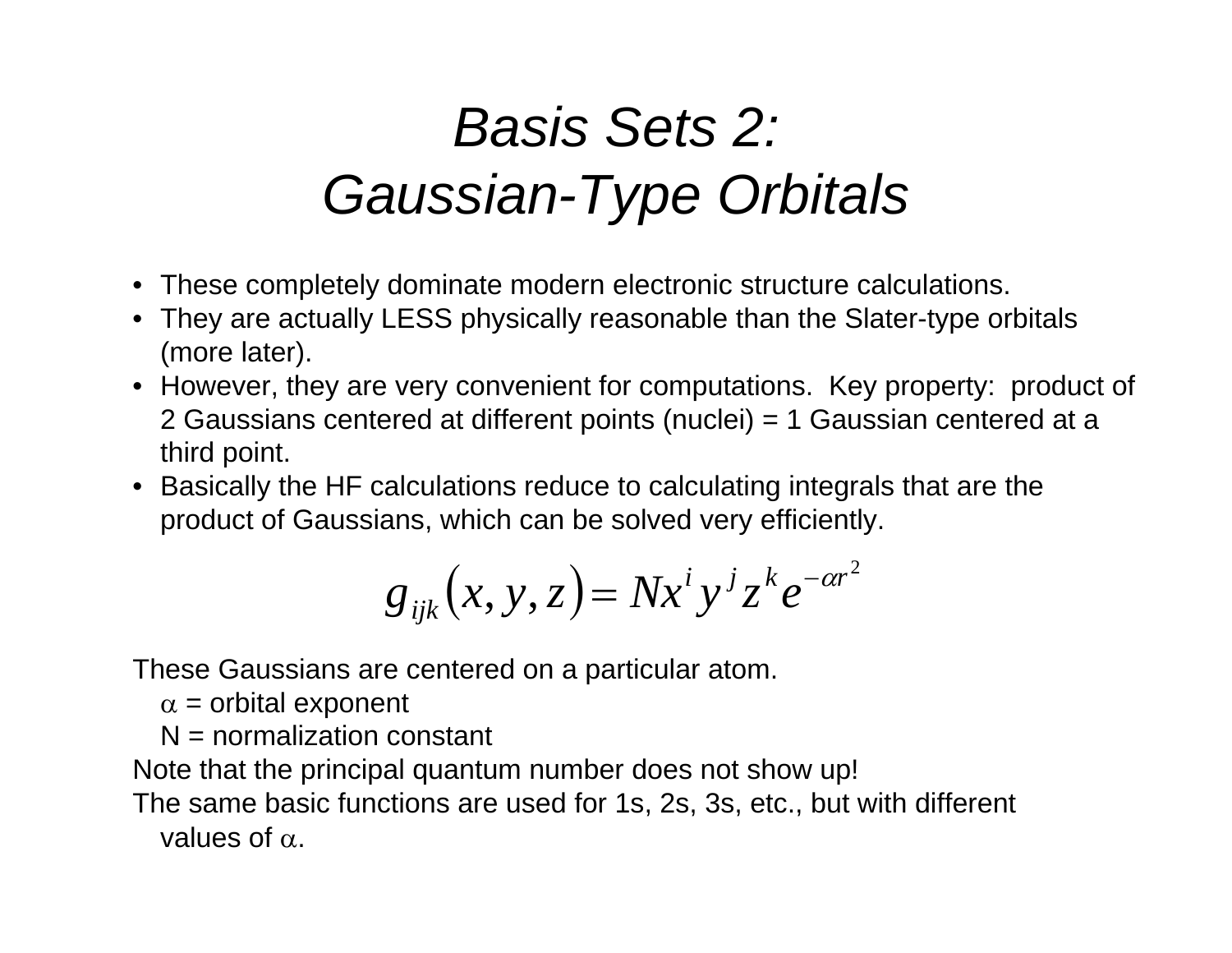$$
g_{ijk}(x, y, z) = Nx^i y^j z^k e^{-\alpha r^2}
$$

|                |                | $\boldsymbol{k}$ | $i+j+k$        | type                |
|----------------|----------------|------------------|----------------|---------------------|
| $\cap$         |                | N                |                | S                   |
| 1              | O              | $\Omega$         | ኅ              | $\boldsymbol{p}$    |
| $\Omega$       |                |                  | ◀              | $\boldsymbol{\rho}$ |
| $\overline{0}$ | Ω              | ◀                |                | $\boldsymbol{\rho}$ |
| $\overline{2}$ | O              | $\Omega$         | $\overline{2}$ | d                   |
| $\Omega$       | $\overline{2}$ | $\Omega$         | $\overline{2}$ | $\boldsymbol{d}$    |
| $\Omega$       |                | 2                | $\overline{2}$ | d                   |
| 1              | ◀              | $\Omega$         | $\overline{2}$ | d                   |
|                |                |                  | $\overline{2}$ | d                   |
|                |                |                  | $\overline{2}$ | $\cap$              |

Note that:

- The basis functions have the proper number of nodes
- However, there is one "extra" d-type function (should be 5); can be fixed by taking appropriate linear combinations,  $x^2-y^2$ ,  $3z^2-r^2$ .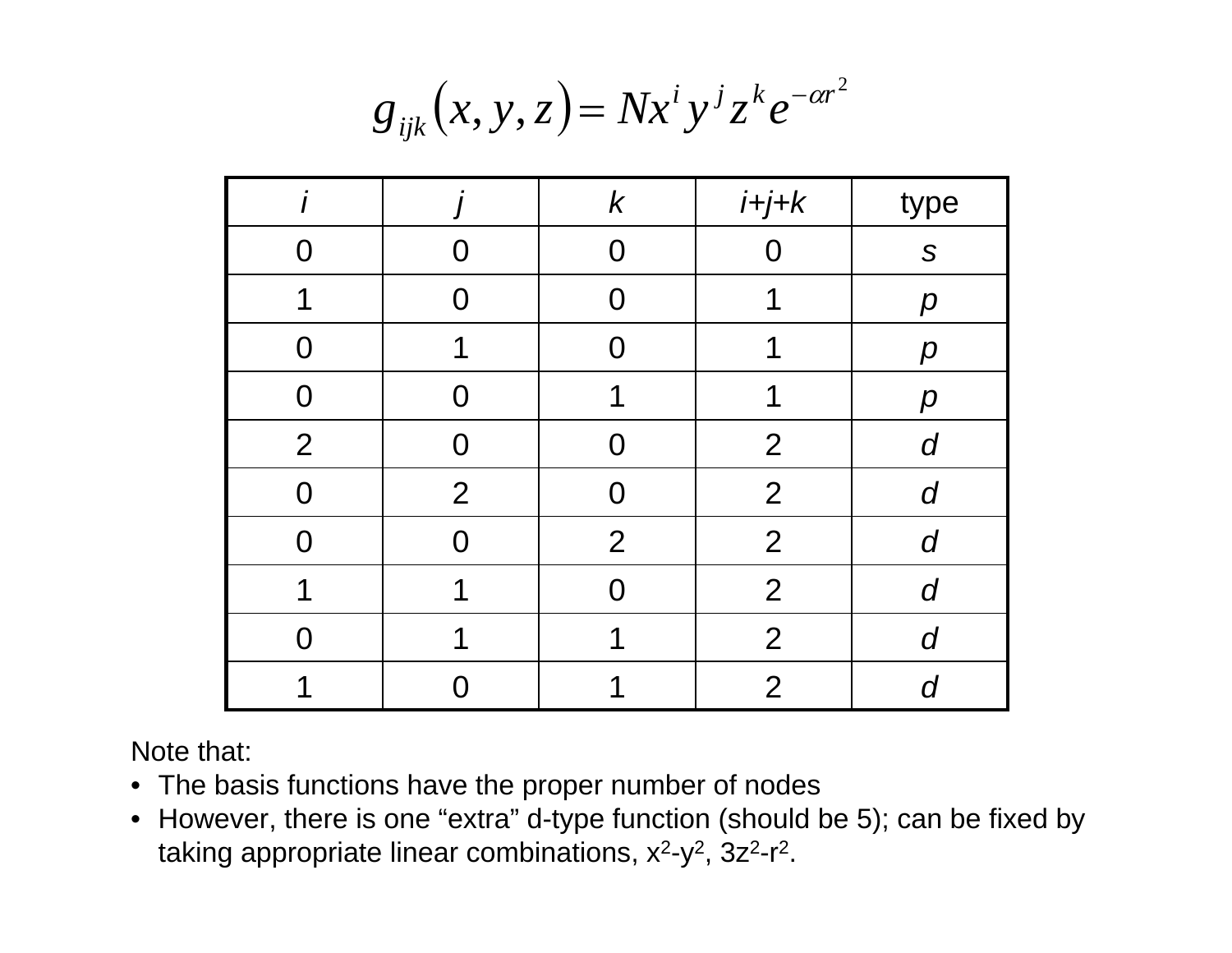

Solution: Create "contracted Gaussian functions" expressed in terms of "primitives". Typically use 3 or 6 Gaussians to approximate STO.

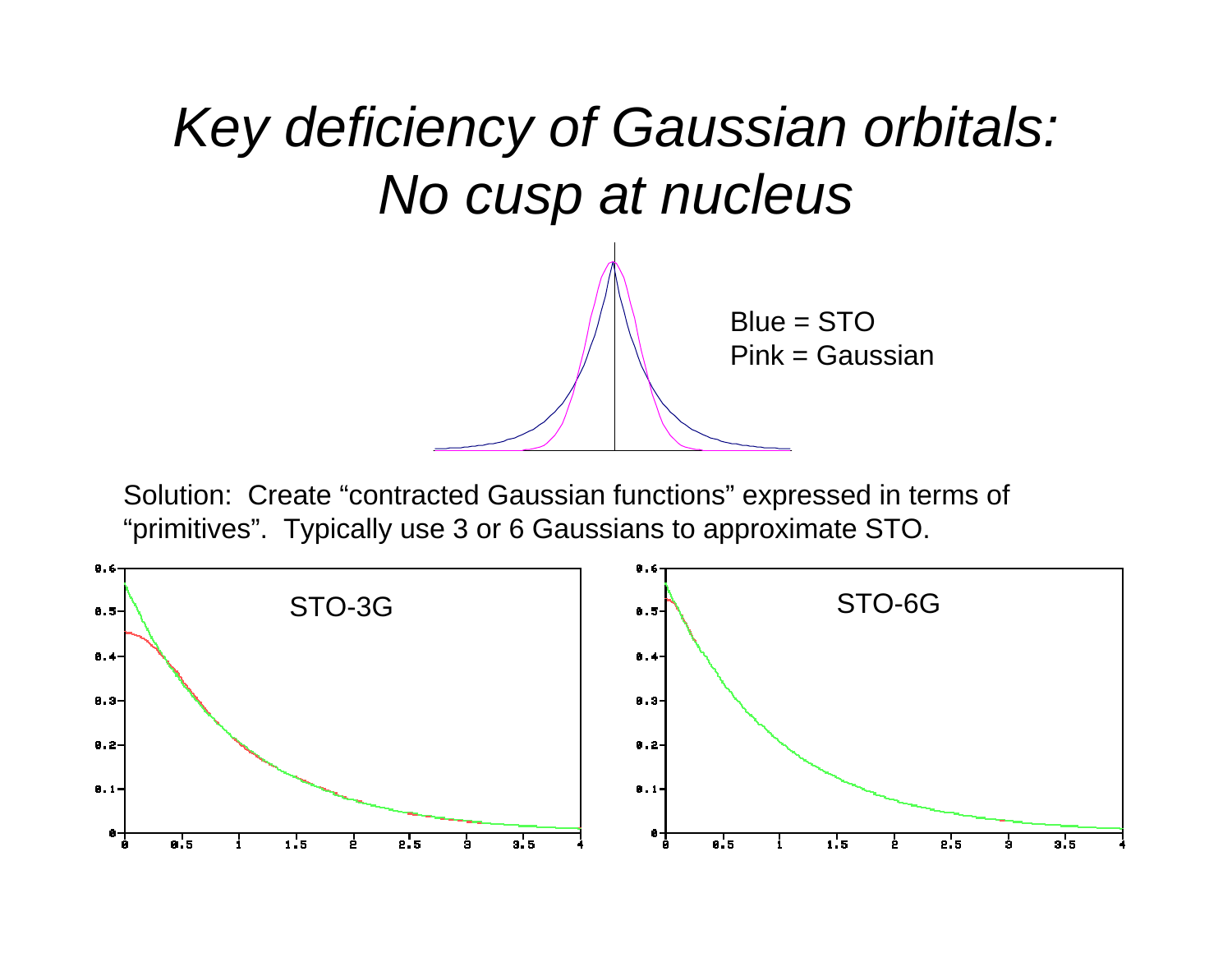### *Minimal Basis Sets and Beyond*

#### Minimal Basis

1 basis function for each atomic orbital

**H: 1 (1s) C: 5 (1s, 2s, 2p <sup>x</sup>, 2p <sup>y</sup>, 2p z)** **Example: STO-3G**

**H: 2**

**H: 3**

**C: 15**

**H: 2**

**Example:** 

**6-311G**

**C: 9**

**C: 10**

#### **Split Valence**

Problem: Size of orbitals held fixed for all systems. Solution: Double (or even triple) the number of basis functions for each orbital, with different orbital exponents (widths, sometimes called "zeta").

Double Zeta: 2 basis functions for each orbital

Triple Zeta: 3 basis functions for each orbital

Split Valence: 1 basis function for each core orbital, but 2 for valence.



**Example:** 

**3-21G**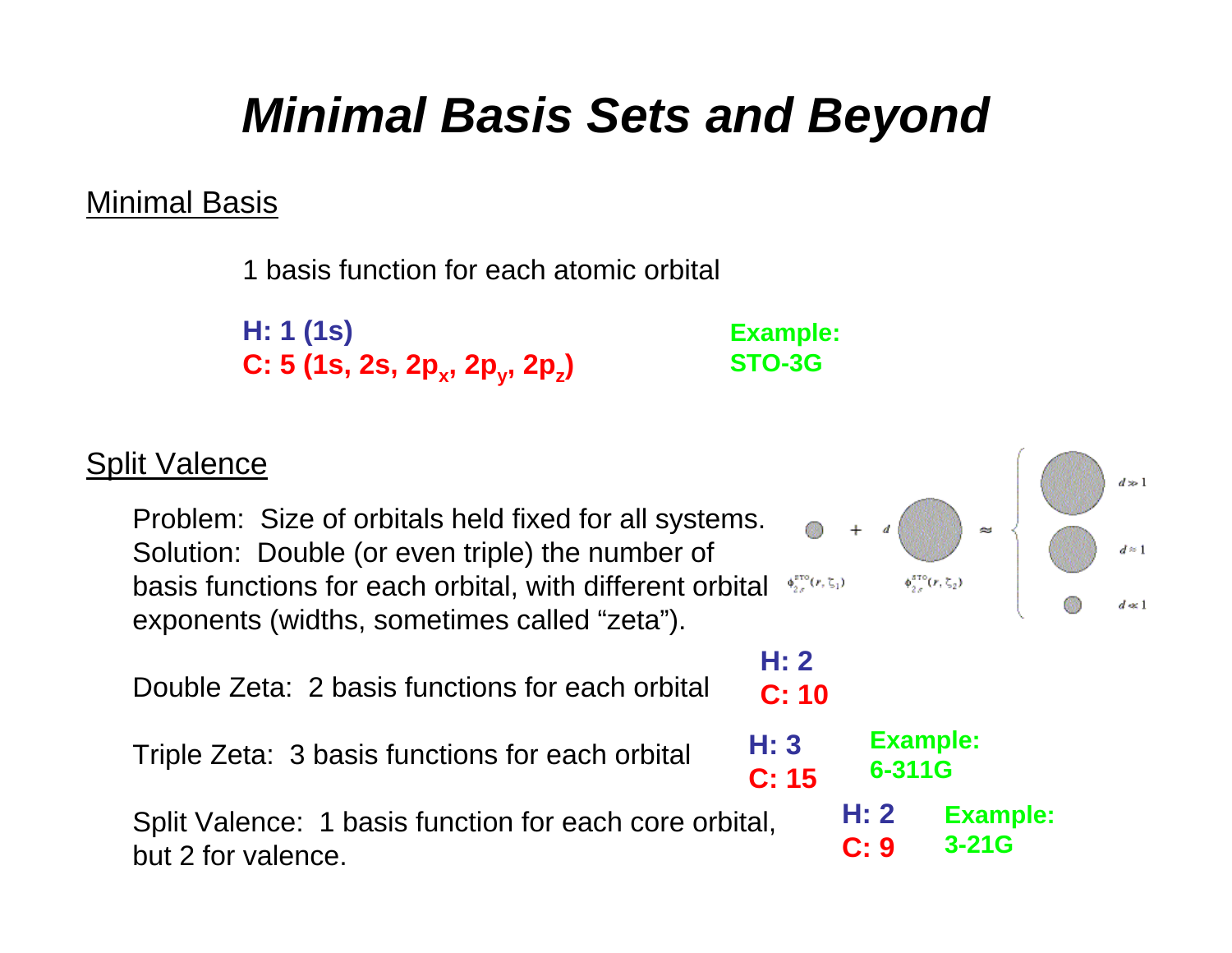#### Diffuse Functions

Problem: When dealing with systems with lone pairs, anions, and excited states, electrons can move far from the nucleus.

Solution: Introduce "diffuse functions", really large basis functions. **6-31G+**

#### Polarization Functions

Problem: Basis functions are isotropic around the nucleus, but bonding (or hydrogen bonding) introduces anisotropy.

Solution: Introduce "polarization functions" to permit anisotropy.

For p orbitals, add in d functions (6 of them)

**Example: 6-31G\* = 6-31G(d)**

**Example:** 

For s orbitals, add in p functions (3 of them)



**Example: 6-31G\*\* = 6-31G(d,p)**



Polarization of a p orbital by mixing with a d function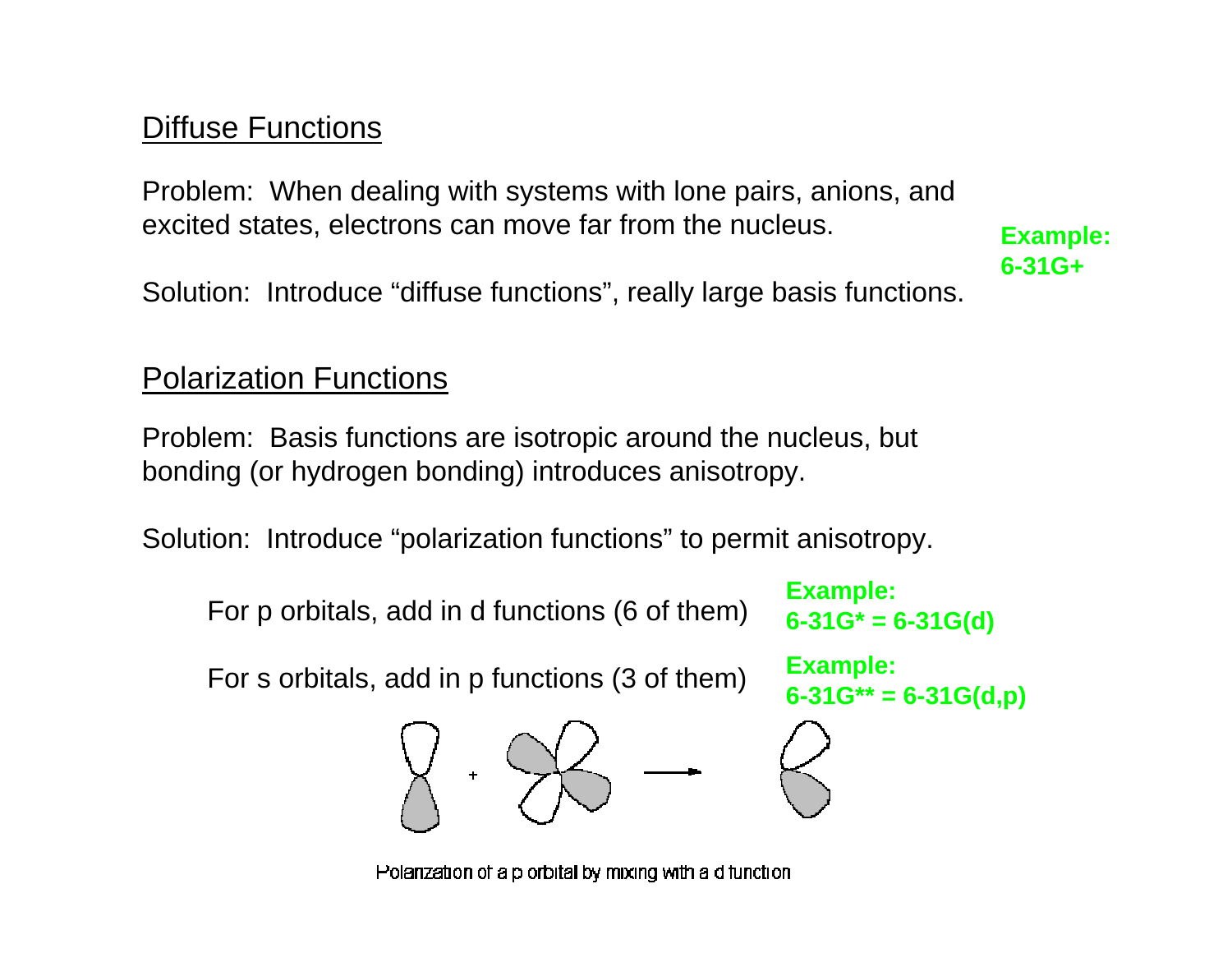#### *What the basis set names mean*



**Each inner shell (core) basis function composed of 6 primitives**

**Triple-zeta split valence basis: One is contracted function of 3 primitives, and the other two are single Gaussians**

**Add diffuse functions**

**p-orbitals with d functions**

**Polarization of Polarization of s-orbitals with p functions**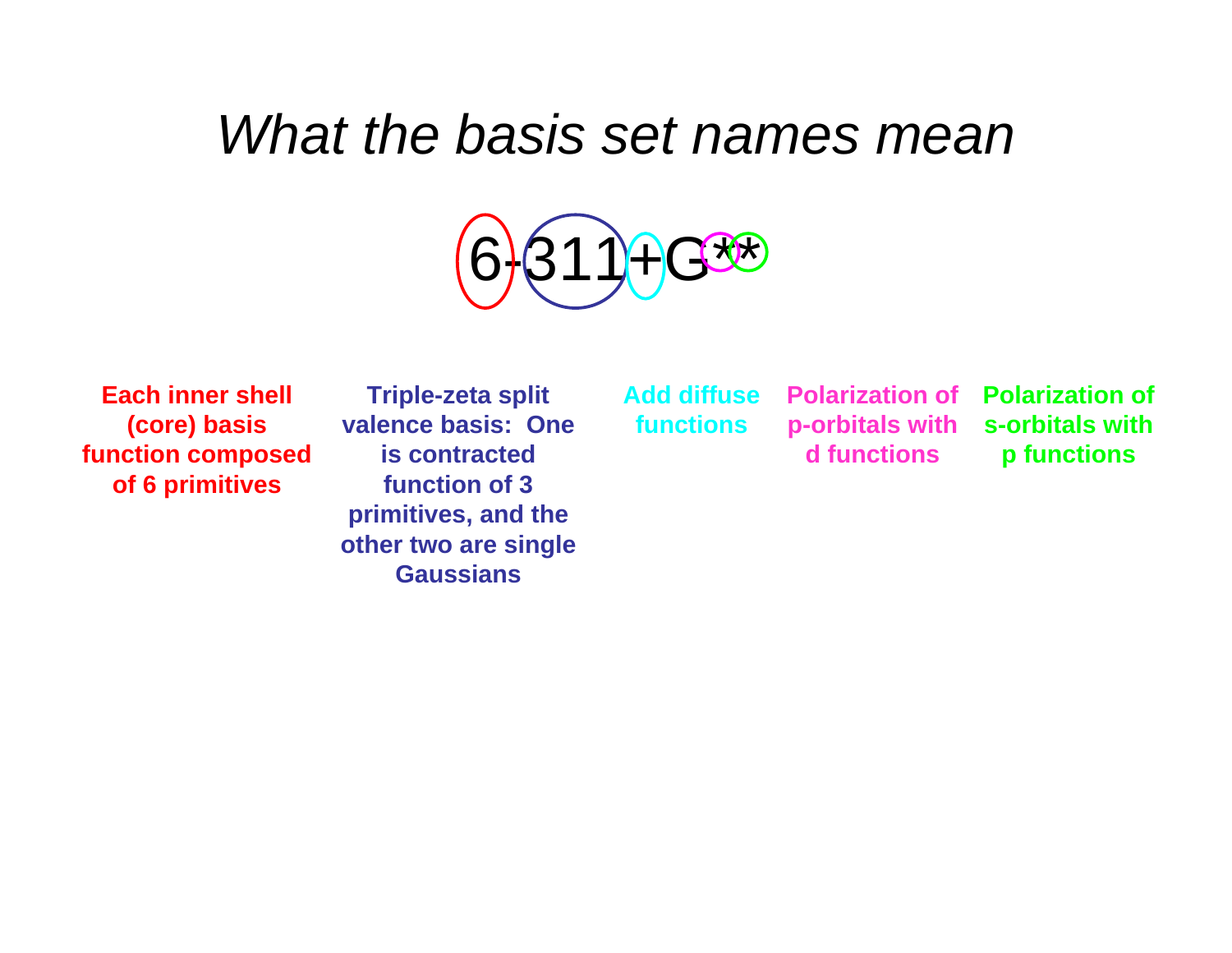#### *Alphabet Soup: A Sampling of Basis Sets*

| <b>Basis Set</b>   | <b>Orbitals</b><br>for H<br>atoms | <b>Orbitals</b><br>for 1st<br>row<br>atoms | <b>Comment</b>                      |
|--------------------|-----------------------------------|--------------------------------------------|-------------------------------------|
| STO-3G             | 1                                 | 5                                          | Minimal                             |
| $3-21G$            | $\overline{2}$                    | 9                                          | <b>Split Valence</b>                |
| $6 - 31G^*$        | $\overline{2}$                    | 15                                         | Add polarization for<br>heavy atoms |
| 6-31G**            | 5                                 | 15                                         | Add polarization for H<br>atoms     |
| $6 - 31 + G^{**}$  | 5                                 | 19                                         | Add diffuse functions               |
| $6 - 311 + G^{**}$ | 6                                 | 22                                         | Triple zeta valence                 |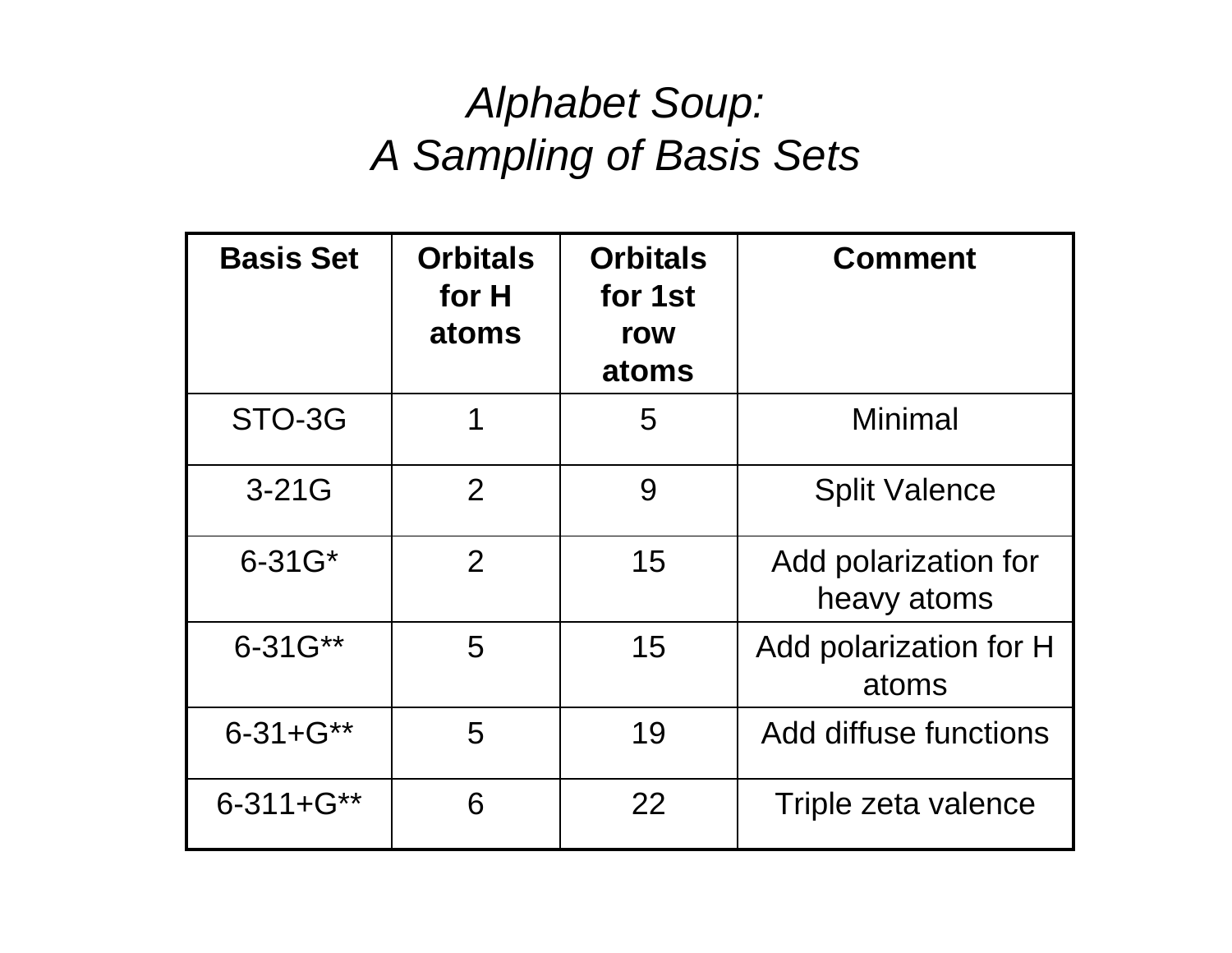## Tricks of the Trade

- Computational expense is N 4, where N is the number of basis functions.
- $\bullet~$  For example, 400 basis functions (medium size molecule) gives ~10<sup>9</sup> integrals to evaluate.
- Can reduce this to some extent by exploiting the fact that some matrix elements are equal to each other (factor of 8), or if the molecule has symmetry, e.g., water  $(C_{2V})$ .
- For large molecules, can skip integrals that are likely to be very small, because they involve basis functions on atoms that are quite far from each other (can approach N 2 scaling).
- In the end, you still probably have to use the hard disk to store all the integrals you need, or recalculate them on the fly.
- One other extremely useful method is the use of pseudospectral basis sets. This is a little beyond the scope of this course, but it essentially makes the integrals much easier to calculate, and reduces the overall scaling to  $\mathsf{N}^3$ . This is what is used in Jaguar, and makes it much faster than Gaussian for large systems.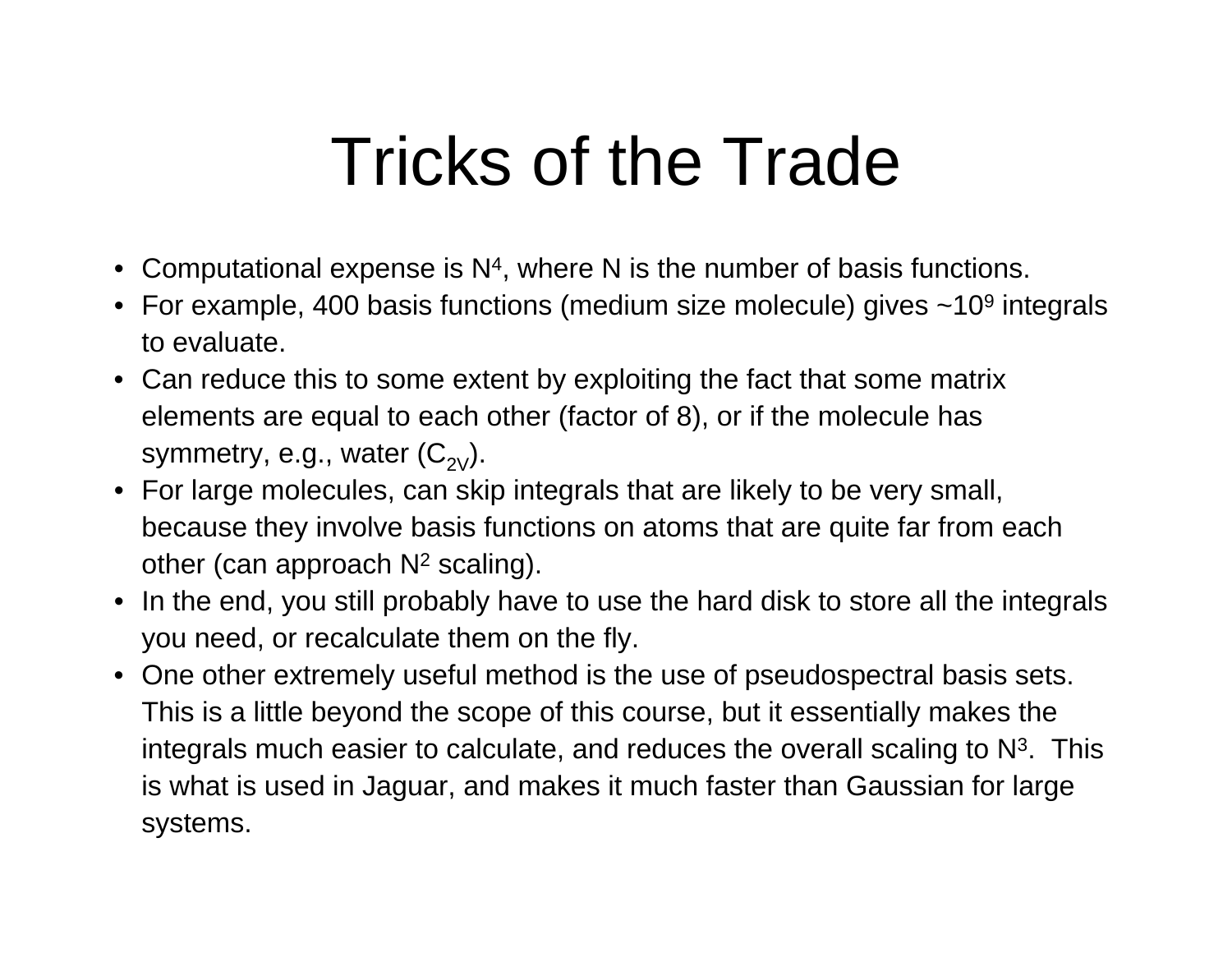### *Back to configuration interaction*

Hartree-Fock, at least with a sufficiently large basis set, can predict lots of properties with reasonable accuracy, e.g., equilibrium structures and relative energies. But there are some notable failures ...

Example: CO dipole moment

| <b>Experiment</b> | $-0.11$ D | $C-O+$ |
|-------------------|-----------|--------|
| HF (large basis)  | $+0.27$ D | $C+O-$ |
| $HF + Cl$         | $-0.12$ D |        |

Example: Dissociation energies

| Molecule | <b>Experiment</b> | ⊣⊢               |
|----------|-------------------|------------------|
|          | 9.9 eV            | $5.3 \text{ eV}$ |
|          | $1.6 \text{ eV}$  | $-1.4$ eV        |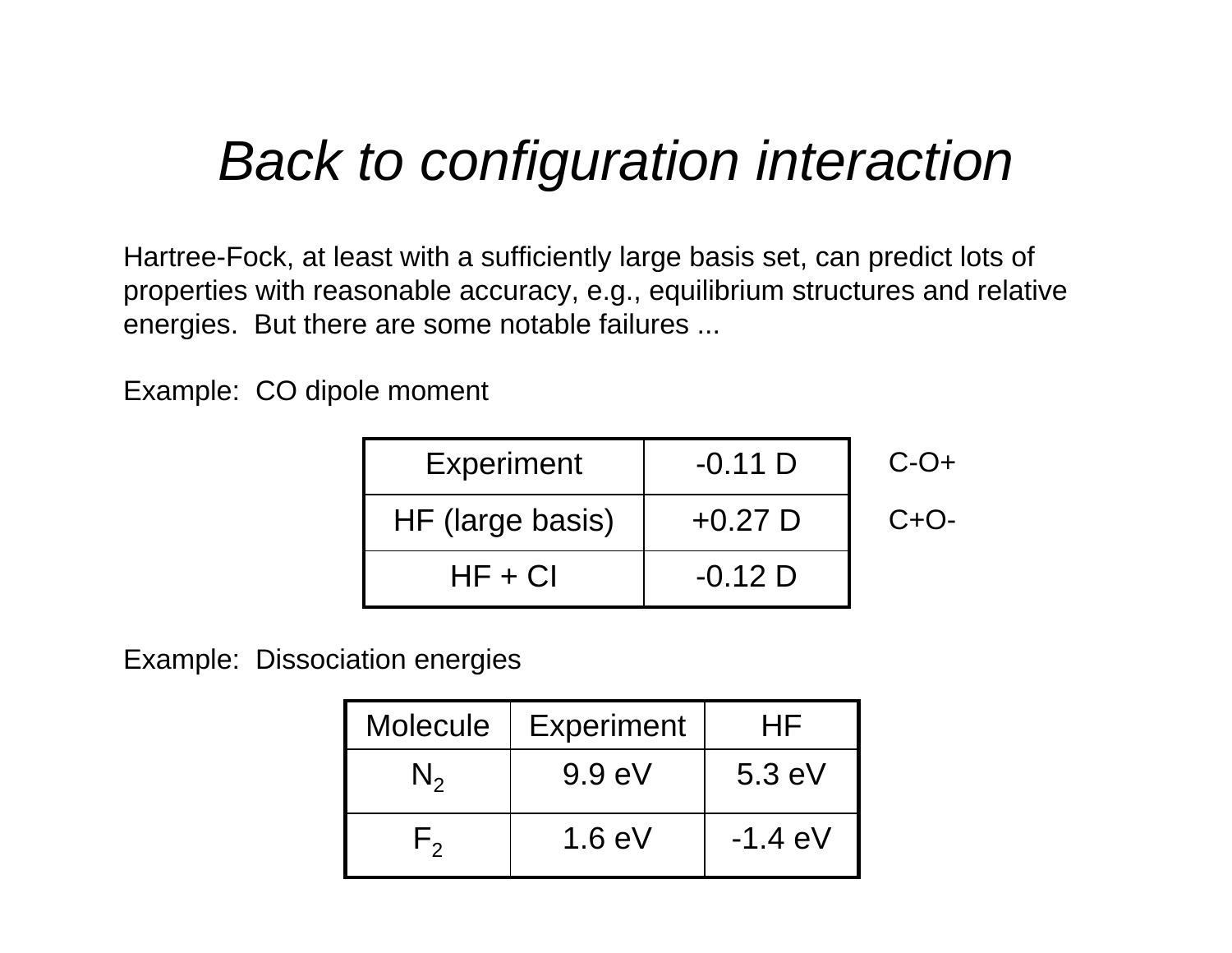### *HF + CI*

- Remember, HF only treats electron correlation in an average, not instantaneous sense.
- Put a different way, HF provides optimal molecular orbitals (at least with a large basis), but the configurations built from the MOs are themselves coupled due to instantaneous electron correlation.



Now do variational calculation using configurations with the same symmetry.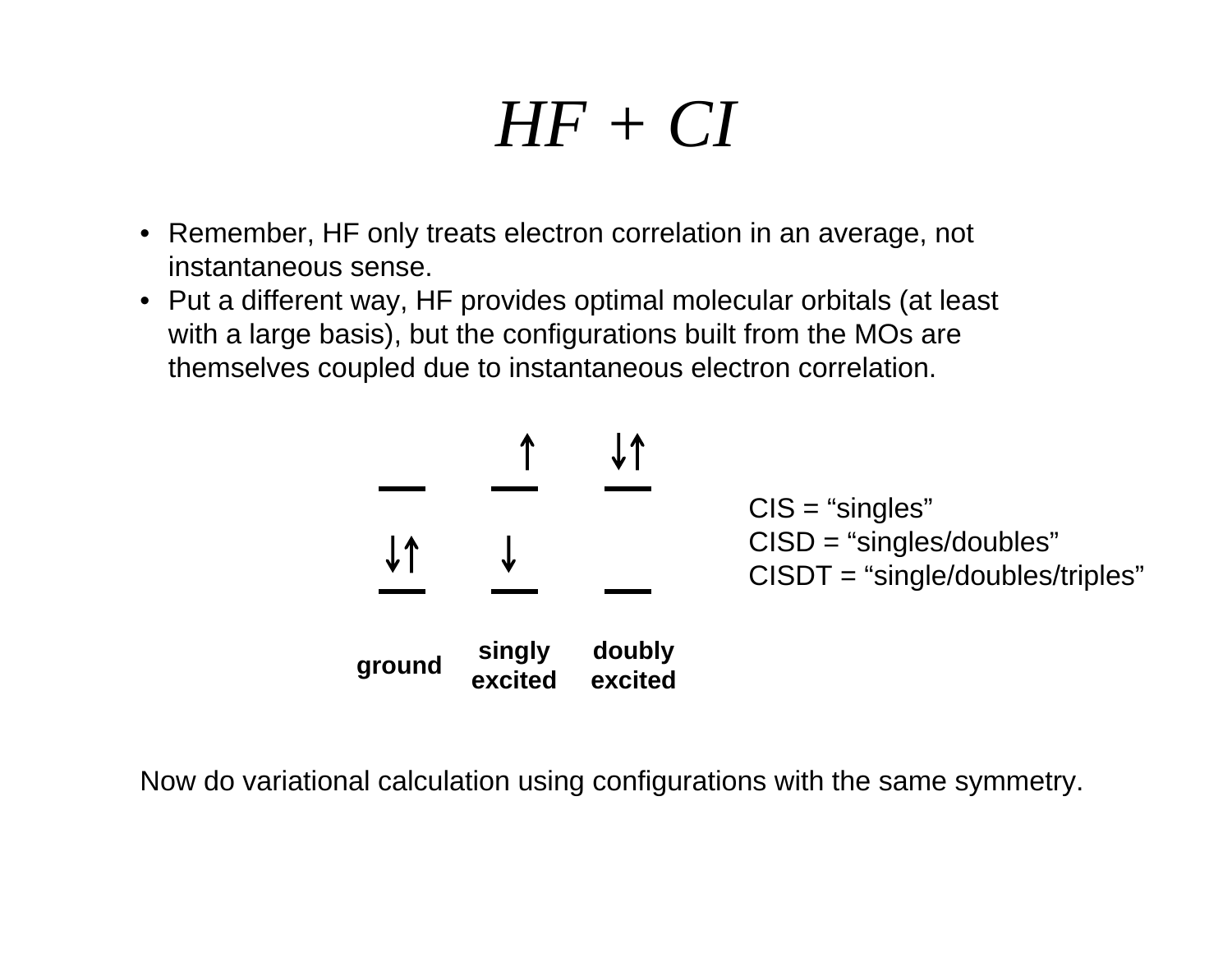# *Full CI*

# of  $MOs = #$  of basis functions

 $#$  of configurations increases roughly as b<sup>n</sup> where  $b = #$  of basis functions and  $n = #$  of electrons

Note that doing full CI with a small basis is a waste of time.

#### OUCH

But some configurations will be much more important than others. Common strategy: focus only on excitations of valence electrons ("frozen core").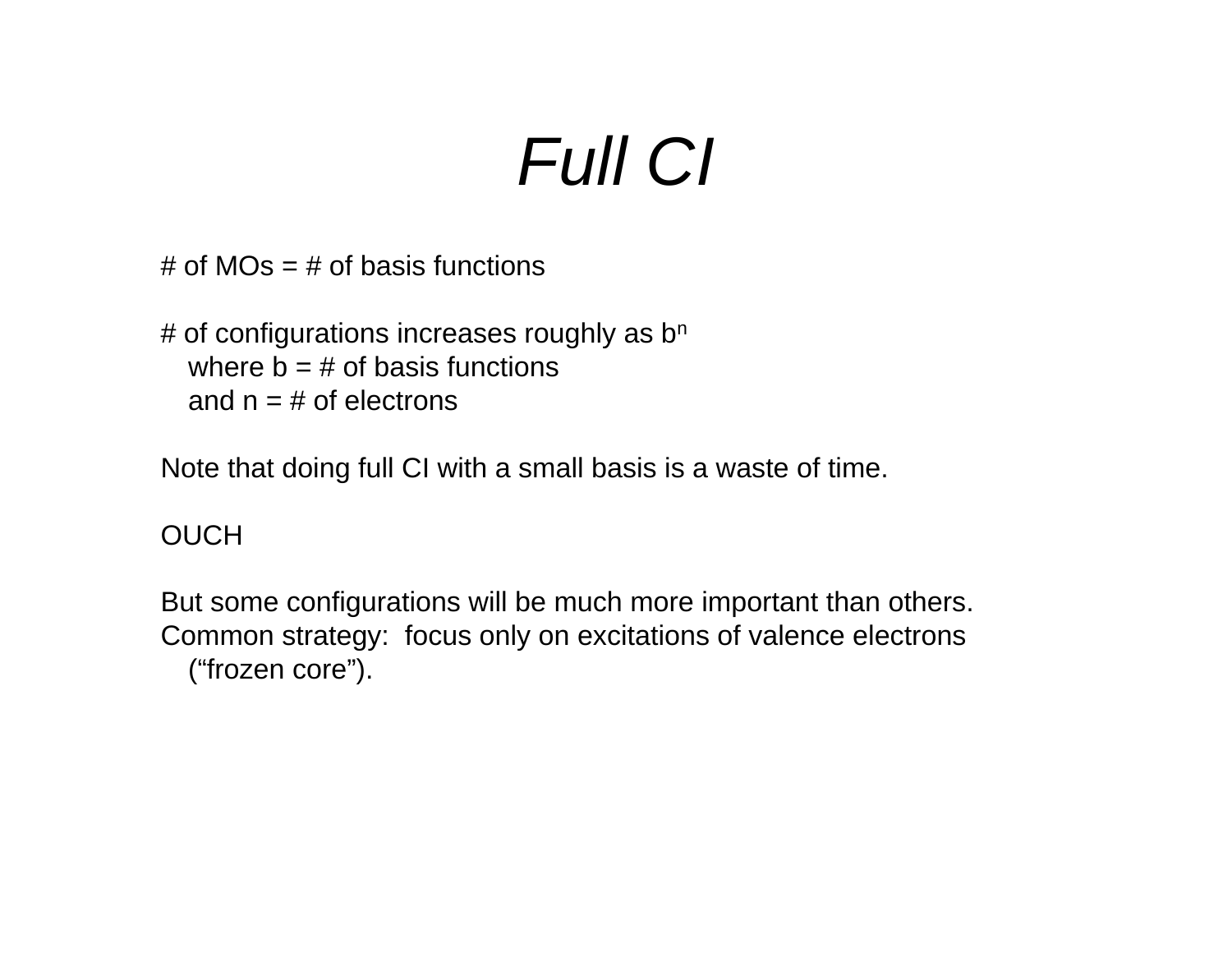## *Multiconfiguration CI*

#### MCSCF (multiconfiguration SCF)

Basic idea: Instead of holding the HF-SCF MOs fixed for the CI calculation, allow them to variationally optimize during the CI phase as well as the CI coefficients. It's like you're doing HF except with multiple configurations explicitly included.

#### CASSCF (complete active space SCF)

Basic idea: Just like MCSCF, except with only certain excitations included. Divide the orbitals into active (typically valence) and inactive (typically core) sets. All excited configurations involving active orbitals are used.

Scaling: Formally, about  $\mathsf{b}^{\mathsf{g}},$  where  $\mathsf{b}$  is the number of basis functions, although it can be reduced to about b 5 by pre-computing many terms.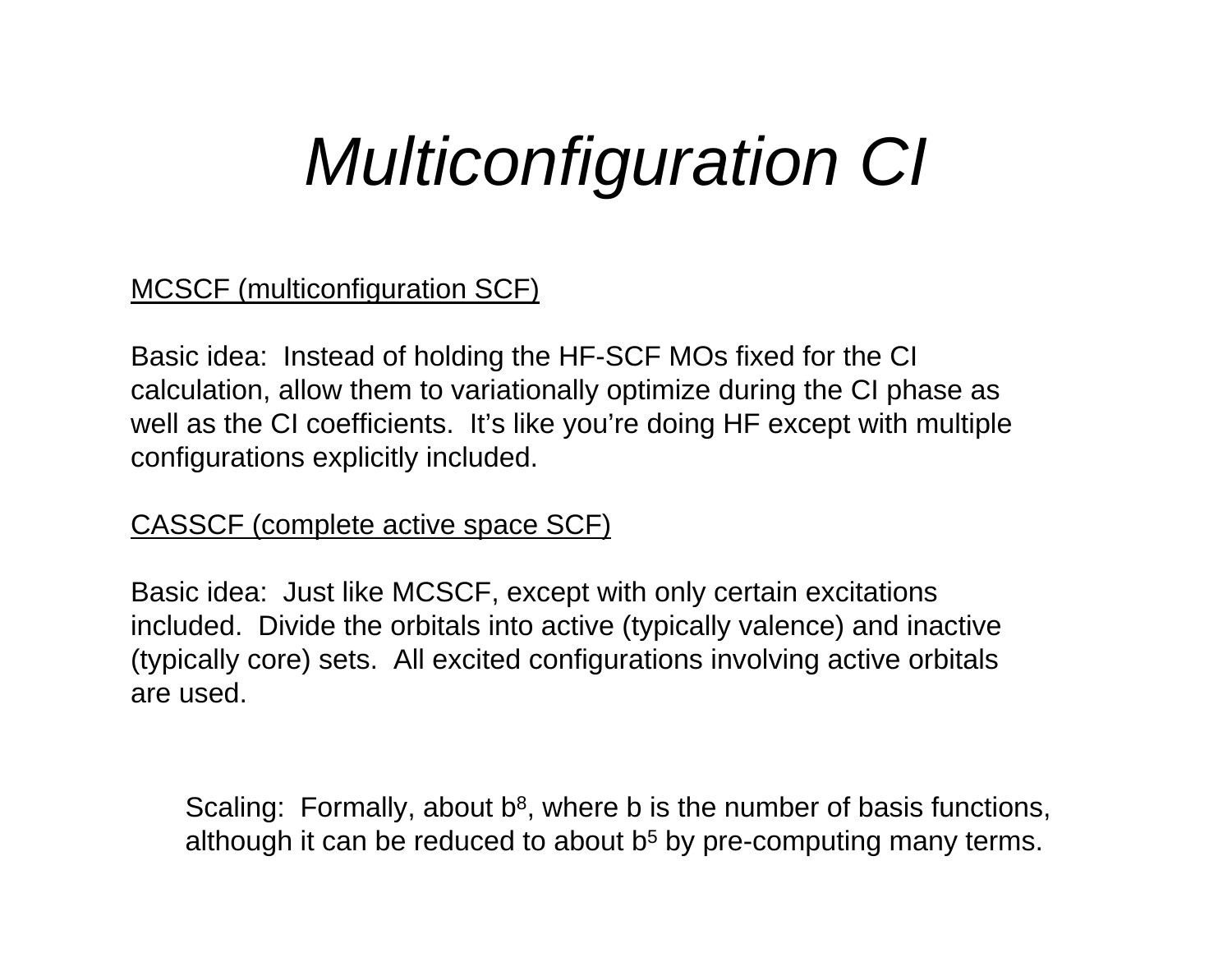### *Moller-Plesset Perturbation Theory*

- Basic idea: Treat instantaneous electron correlation as a perturbation to the HF-SCF solutions. In other words, the perturbation is the difference between the exact 1/r<sub>12</sub> coupling and the SCF solution. Much more efficient than full CI!
- The HF-SCF, with a large basis set, is in fact the correct 1st-order perturbation theory result for electron correlation. So the first new term is the 2nd order perturbation theory result. This is "MP2".
- There are also higher order theories, i.e., MP3, MP4. As with all perturbation theory, higher order does not guarantee higher accuracy. [And in fact, going to higher and higher order is not at all guaranteed to converge on the right answer.]
- •Need a good basis set! Frequently used basis sets include the Dunning sets:



- These have a little different philosophy: develop contractions by SCF calculations on atoms, thus building some electron correlation into basis set.
- Frozen core approximation often invoked for MP calculations as well.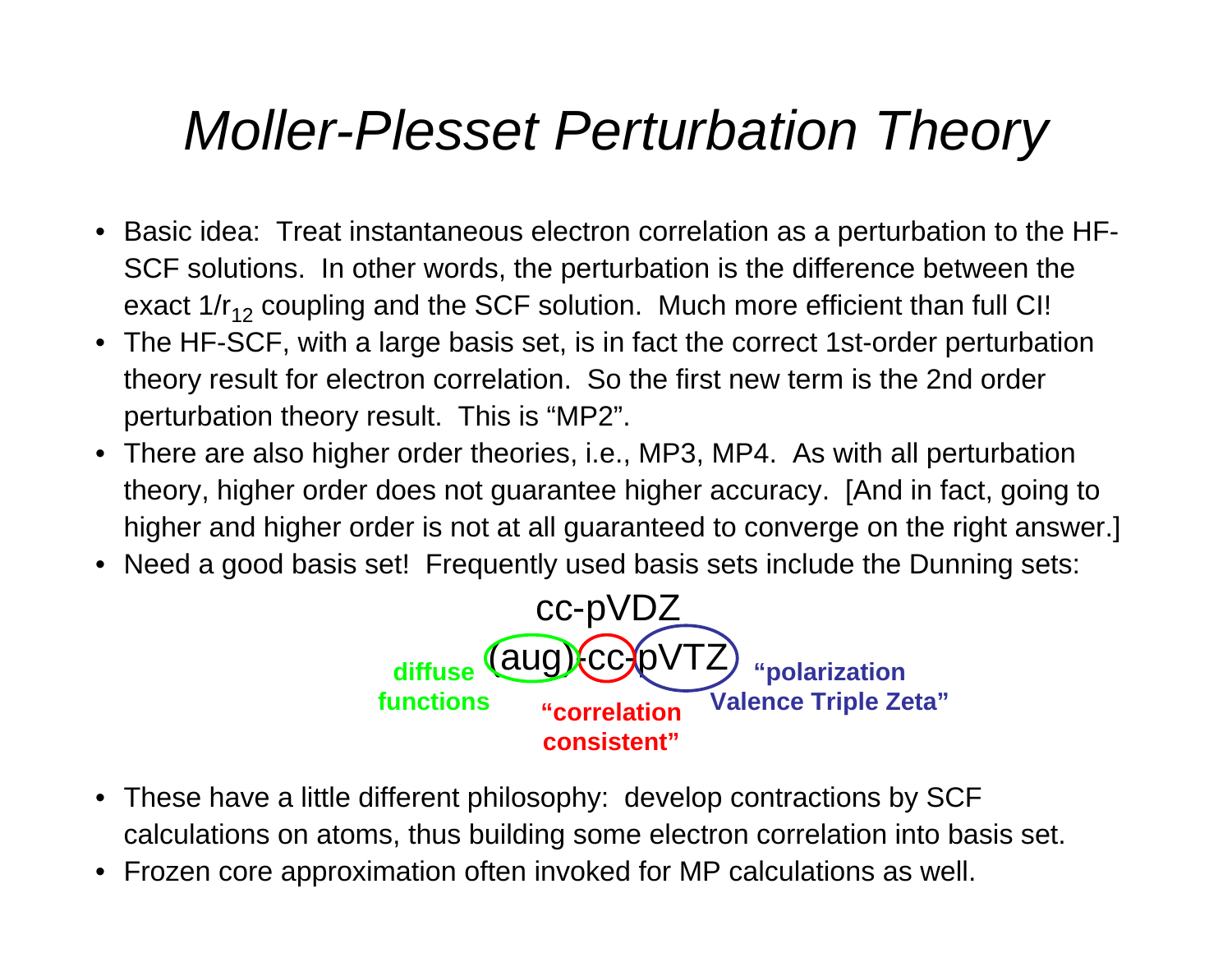# *LMP2*

- "Local" MP2
- Basic idea: Try to reduce the effort by recognizing that, in large systems, electrons really do tend to be localized. [One of many attempts to reduce horrible scaling of QM by exploiting locality.]
- Transform from original set of MOs to new localized MOs.
- Only consider excitations that remain localized near atoms involved in the localized ground state MO.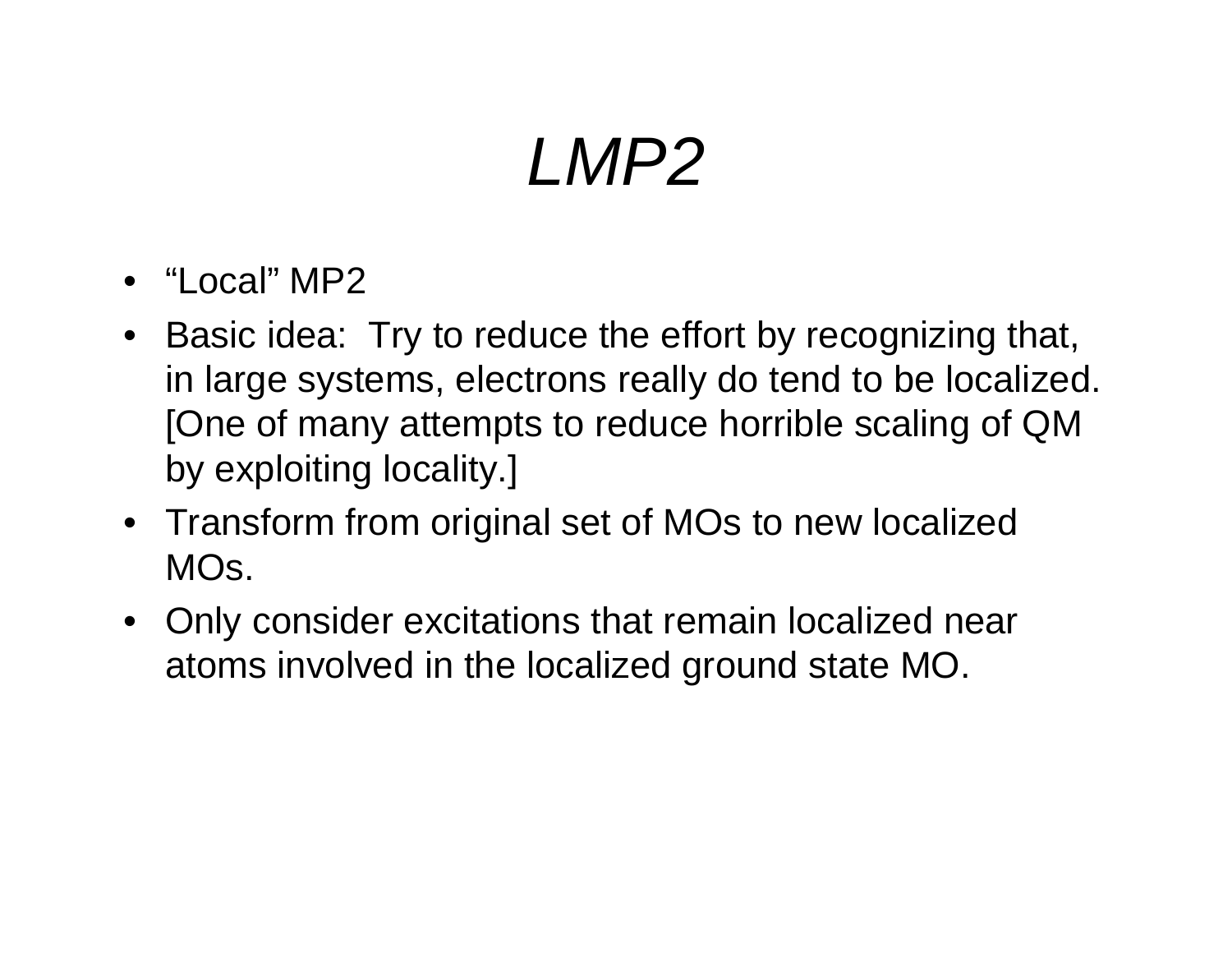#### *High Accuracy Requires Large Basis Set and Some CI*

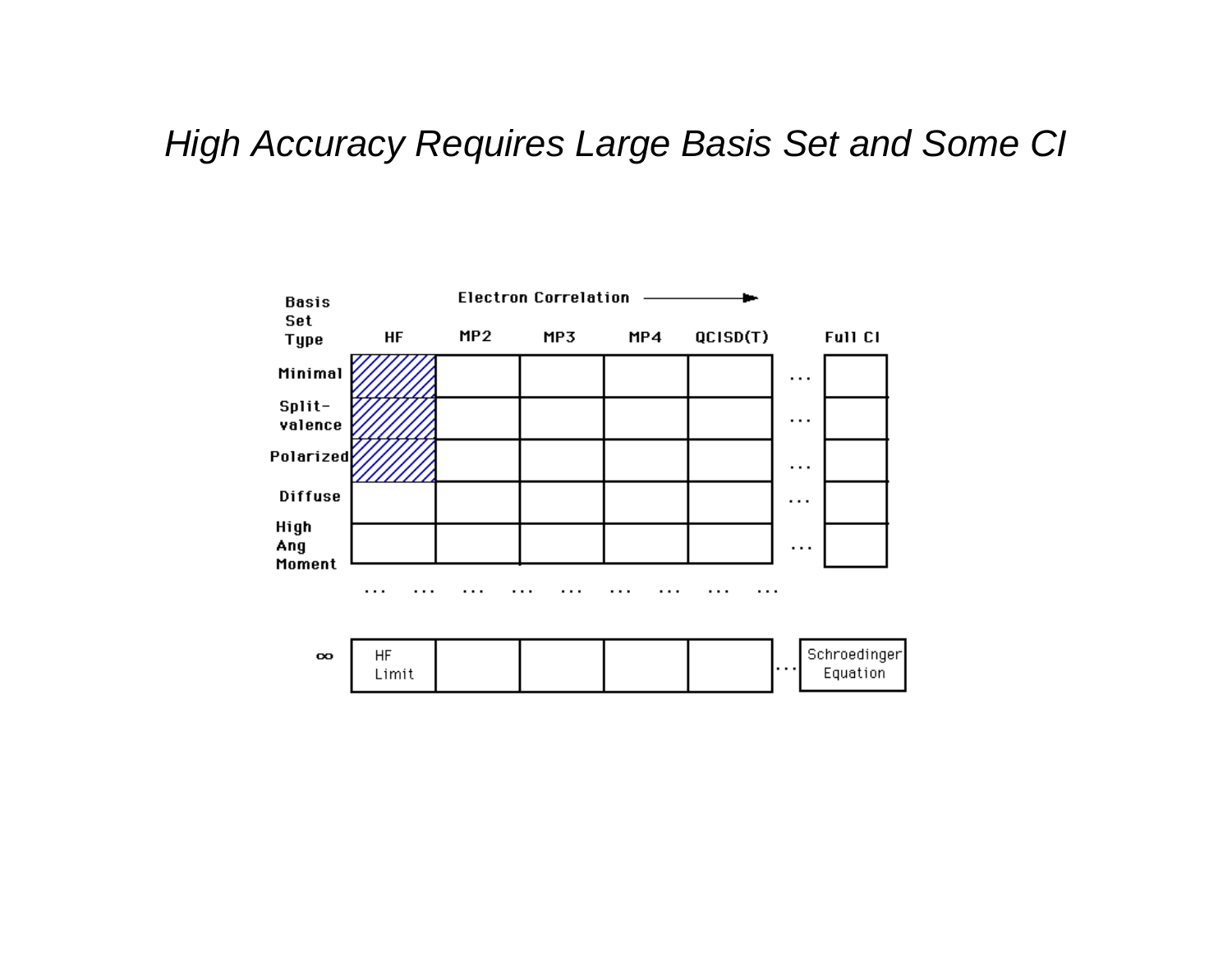# *Density Functional Theory*

- $\bullet$  The fundamental idea: The ground state energy, wavefunction, and all other observables are uniquely determined by the total electron probability density:  $\rho$ (x,y,z).
- $\bullet$ This density is a function of only 3 variables, not 3N!
- $\bullet$ More precisely, energy and other observables are "functionals" of  $\rho$ 
	- •function: associate a number with variables
	- •functional: associate a number with a function
- $\bullet$ Moreover, a variational principle applies such that the true ground state  $\rho$ is the density that minimizes E[ $\rho$ ]. This is the Hohenberg-Kohn variational theorem.
- • As before, we divide the Hamiltonian into 3 parts (kinetic, electronnuclear attraction, and electron-electron repulsion):

$$
\hat{H}=\hat{T}+V_{\scriptscriptstyle Ne}+V_{\scriptscriptstyle ee}
$$

 $\bullet$ Each of these components is individually a functional of  $\rho$ .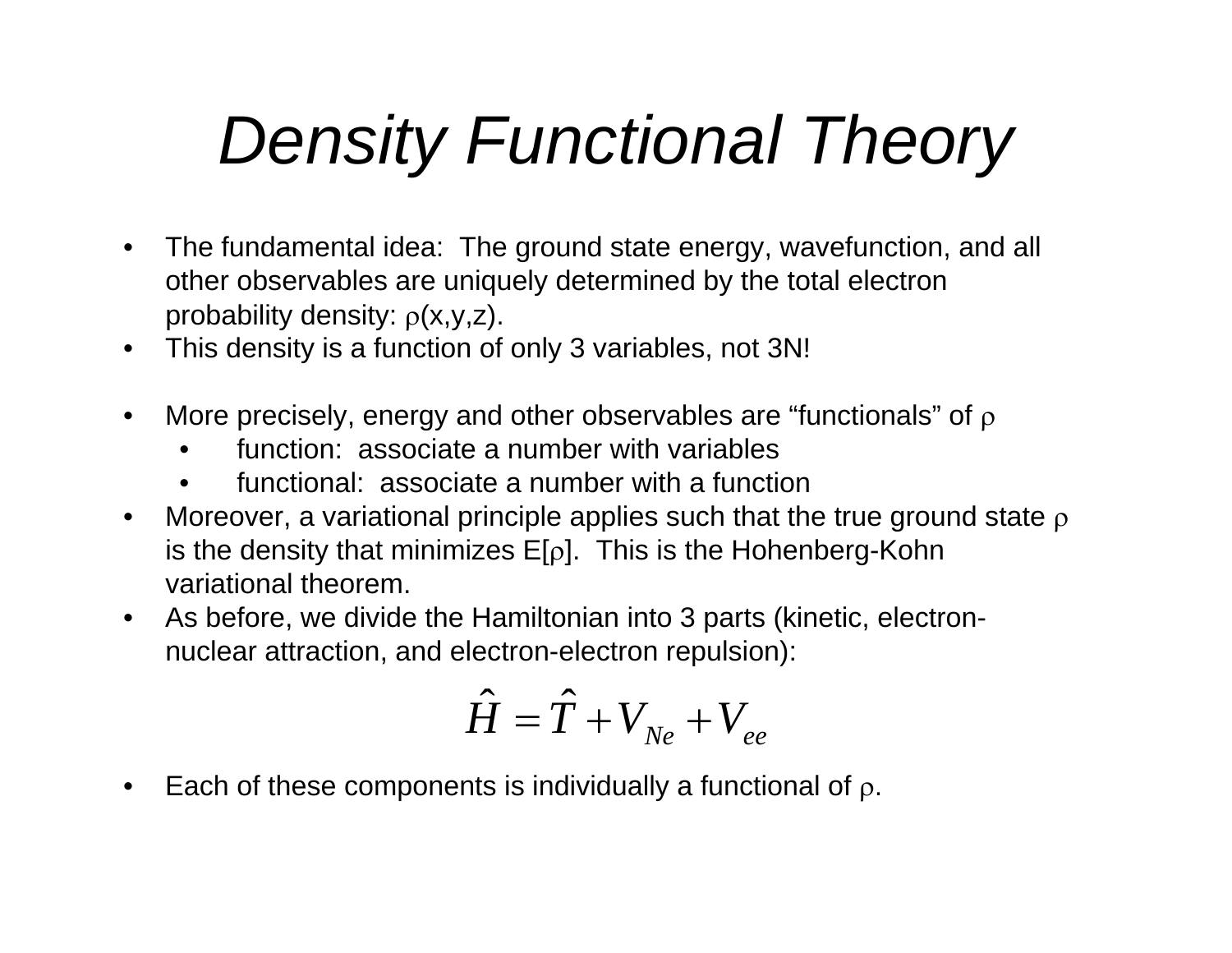### *DFT: The External Potential*

In DFT language, the attractive potential between the electrons and nuclei is referred to as the "external potential".

$$
V_{Ne} = \sum_{i} V_N(\vec{r}_i)
$$

$$
V_N(\vec{r}_i) = -\sum_{\alpha} \frac{Z_{\alpha}}{r_{i\alpha}}
$$

$$
\overline{V_{Ne}} = \int |\psi_0|^2 V_{Ne} = \int |\psi_0|^2 \sum_{i} V_N(\vec{r}_i) = \int \rho(\vec{r}) V_N(\vec{r}) d\vec{r}
$$

In the last step, we collapse the sum to indicate the overall nuclear potential at any point.

This indicates that we know the functional for this part of the Hamiltonian!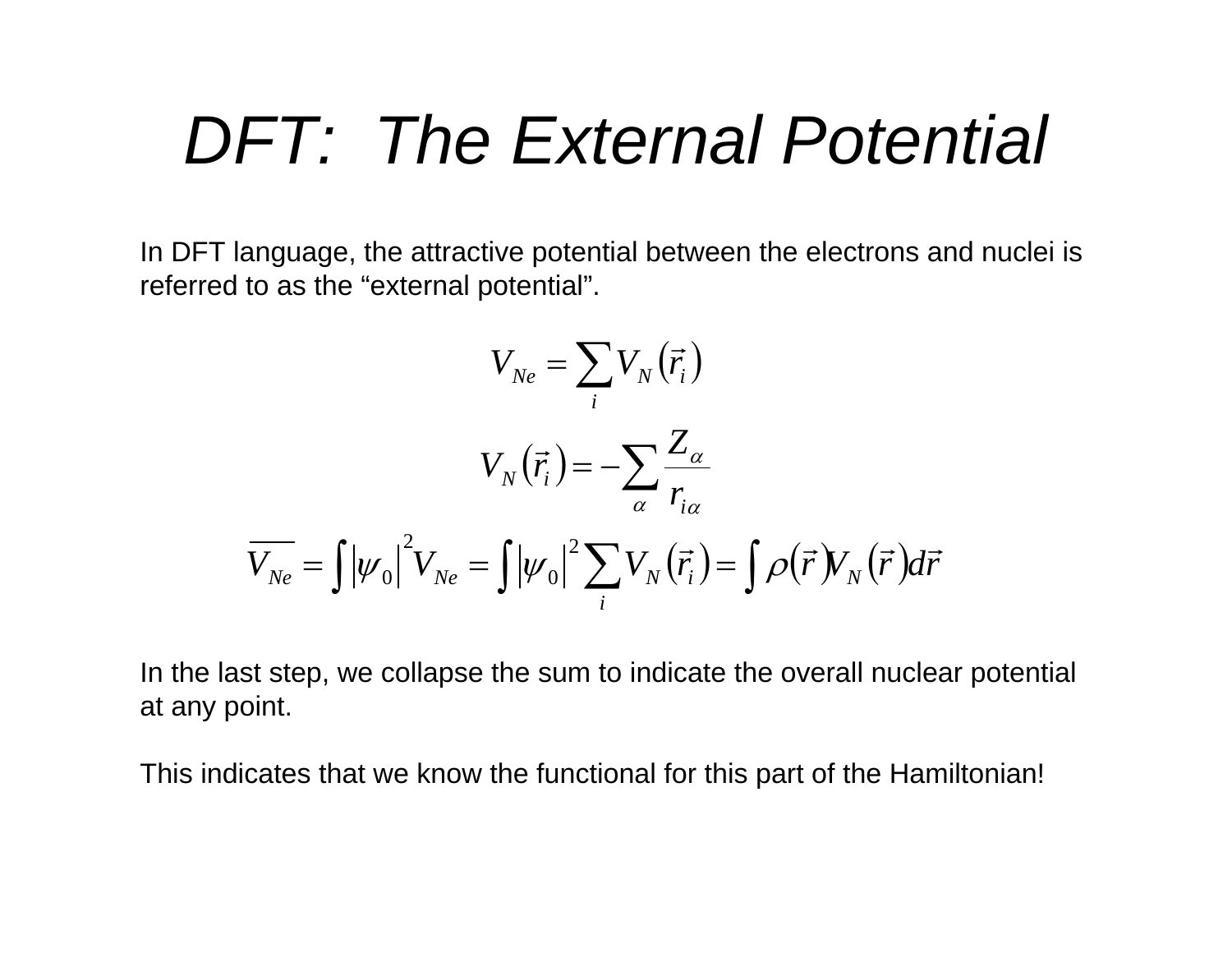# *The Kohn-Sham Method*

- The functionals for the kinetic energy and electron-electron repulsion part of the Hamiltonian remain unknown. So we haven't gotten very far yet ...
- This is where the Kohn-Sham method comes in.
- The logic is a bit convoluted, but what it buys us is the ability to shove all of the parts of T[ $\rho$ ] and  $\mathsf{V}_{\mathsf{ee}}[\rho]$  that are hard to calculate into a single term,  $E_{xc}[\rho]$ , which is generally small and can be approximated in various ways.
- "XC" stands for "exchange and correlation", the key effects that need to be accounted for in the made-up functional.
- Note that in HF, the exchange term is treated correctly, but, as we know, correlation effects are only approximate (without using CI methods).
- If DFT, exchange is dealt with approximately, but some effects of correlation are dealt with at the same time.
- In my opinion, DFT can be considered a semi-empirical method, because in the end, the XC functional is given a functional form, and you fit parameters to get good answers. In contrast to other semi-empirical methods (next lecture), it is founded on a much more solid theoretical basis.